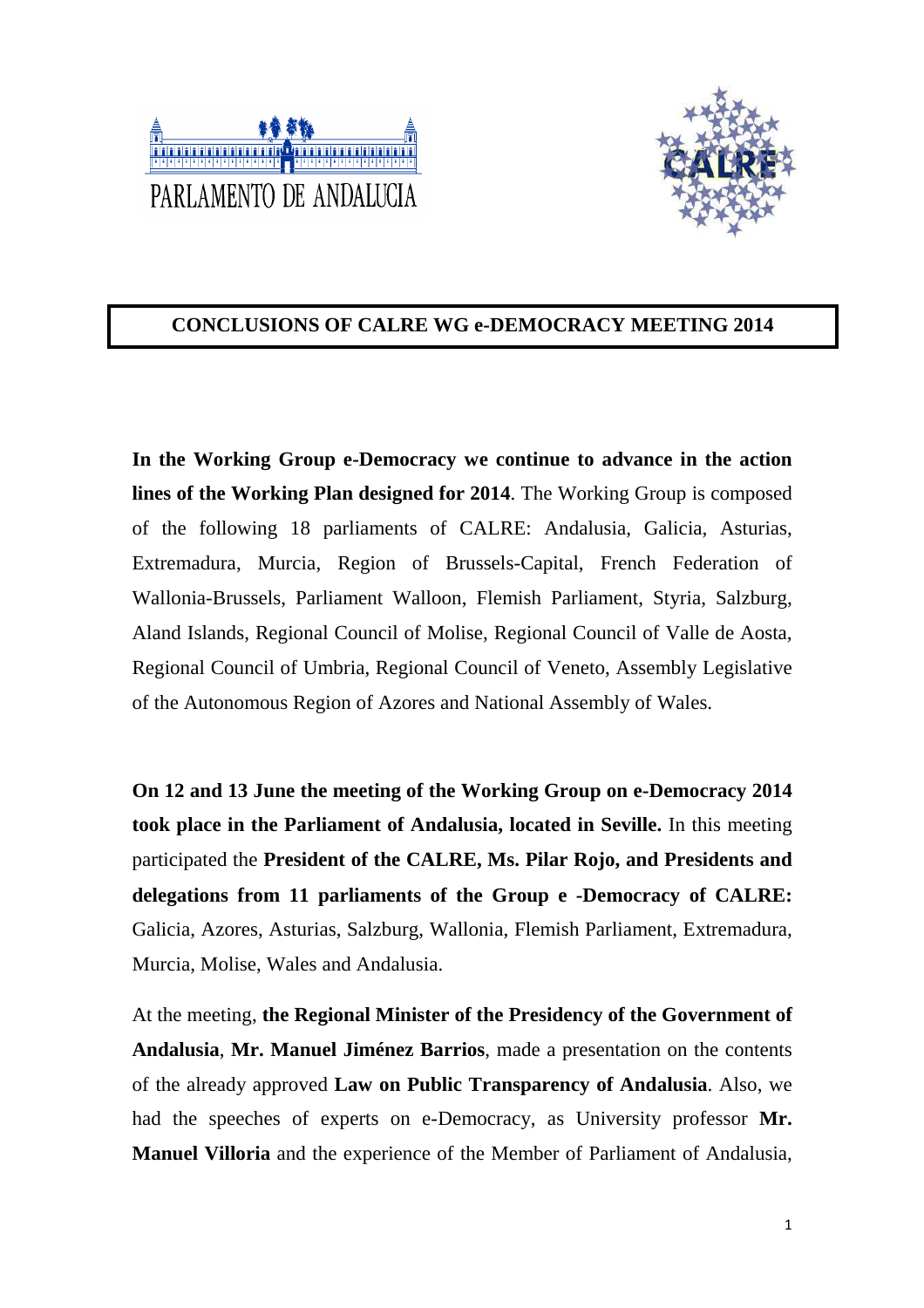**Mr. Enrique Benitez**, who created a web platform of transparency about their parliamentary work and a place for direct interaction with citizens. We also have **presentations of experiences on innovative projects of the National Assembly of Wales,** presented by Deputy **Mr. Peter Black**, and the Legislative Assembly of the Autonomous Region of Azores by its General Secretary, **Mrs. Sandra Costa.** There was an interesting discussion of the participants also.

**The conclusions of the Report 2014 of the 21 participating Parliaments presented at the meeting, on the analysis of the evolution of the different phases of e-Democracy in the parliaments of CALRE, the System on e-Democracy and Best practices are:** 

- **1. After two years of excellent work done by all the Parliaments who are member of this Working Group on e-Democracy, very positive progress has been made in all phases of e-Democracy.**
- **2. The first Phase of the e-Democracy: Information, presents positive upward trend in most parliaments with the highest percentage values of all phases, and also in the four blocks** in General Information, Parliamentary Debates, Members of Parliament and Legislation and committees information.
- **3. In relation to the second phase of e-Democracy, e-Consultation, high comparative growth of 2013-2014 is observed. Indicators showing higher growth in its evolution are as follows:** 
	- **RSS subscriptions**
	- **Creation of a web space of citizen questions.**

**We should continue advancing with determination by all parliaments in e-Consultation.**